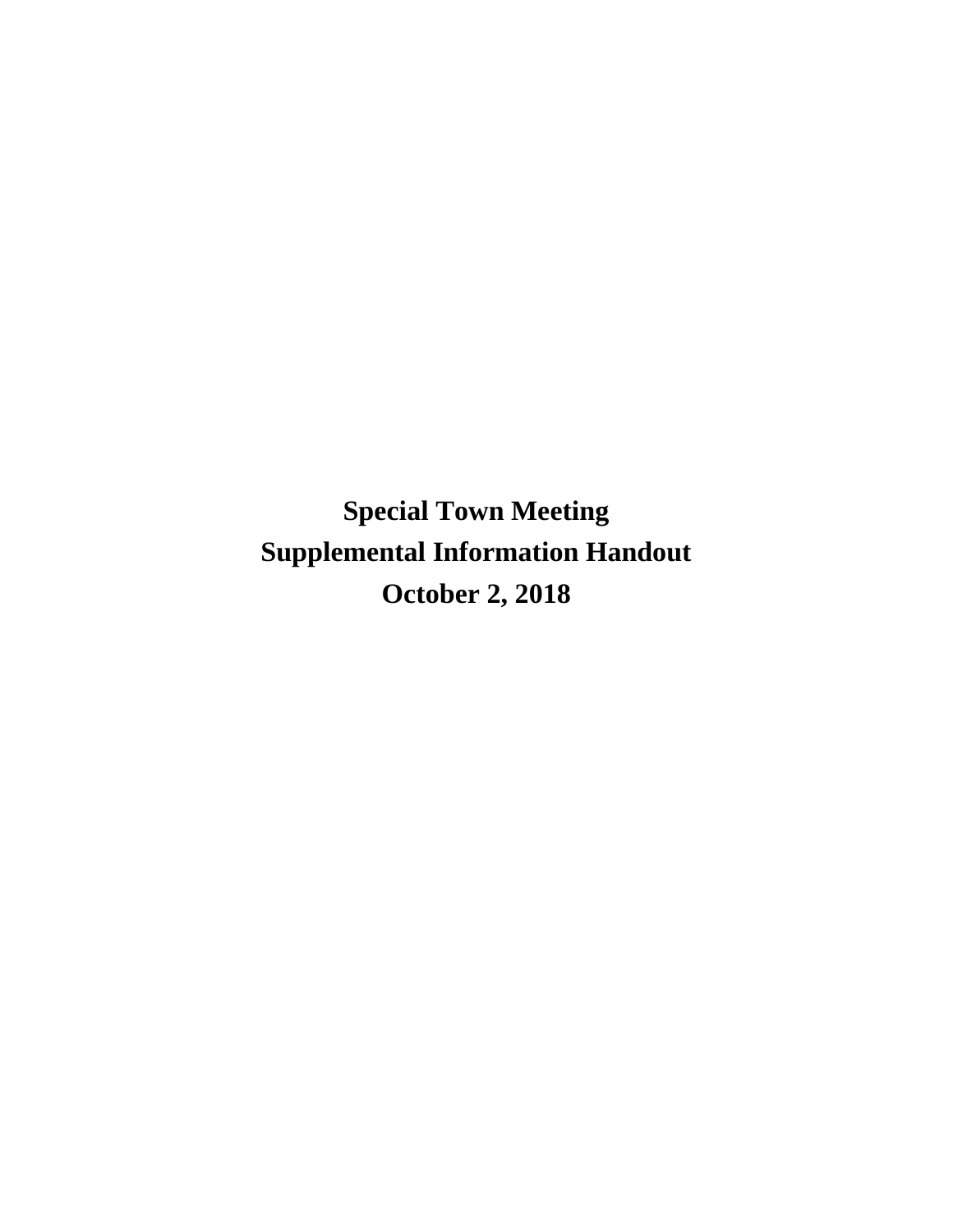The following is a summary of proposed Special Town Meeting actions and balances in funds being proposed for utilization and how those actions relate to the Board of Selectmen's Overall Financial Management Policy. Not all articles are included in this handout since their Executive Summary provides sufficient explanation.

# **Board of Selectmen Overall Financial Management Policy after Free Cash Certification:**

- At least \$600,000 will be set aside for potential snow and ice deficit (Funds are set aside and will remain in Free Cash)
- At least \$350,000 will be set aside to be transferred into the Other Post-Employment Benefits Trust Fund (Instead of transferring funds from Free Cash, funds were appropriated in the FY19 Budget. The General Fund Budget Unclassified Budget has an appropriation in the amount of \$650,000 for OPEB, in addition the Water Enterprise Fund appropriated \$163,947 for OPEB and the Sewer Enterprise Fund appropriated \$38,785 for OPEB for a total Town funding of \$852,732)
- At least 25% of the remaining Certified Free Cash is recommended to fund the capital budget and one-time capital expenditures. (The remaining FY18 Free Cash is \$3,260,434 and 25% of that amount is \$815,109. The proposed Special Town Meeting School expenditures for the capital budget and one-time capital expenditures are \$650,000. This goal was not met. The Town will not seek funding for one-time capital expenditures at this Town Meeting as they have been deferred until FY20, there is currently enough projects and purchases to be addressed in FY19)
- At least 25% of the remaining Certified Free Cash will be placed into the Stabilization Fund; (The remaining FY18 Free Cash is \$3,260,434 and 25% of that amount is \$815,109. In Article 6, \$2,610,434 is proposed to be transferred from Free Cash into the Stabilization Fund. This goal was met when Certified Free Cash was allocated for FY19.)

# **Definitions:**

**Raise and Appropriate**: A phrase used to identify a funding source for expenditure or expenditures, which refers to money generated by the tax levy or other local receipt. For Special Town Meeting additional funds were available to raise and appropriate since State Aid was higher than projected and New Growth (which is tax revenue generated by development and new construction in the community) was also higher than projected.

**Free Cash:** Remaining, unrestricted funds from operations of the previous fiscal year including unexpended Free Cash from the previous year, actual receipts in excess of revenue estimates shown on the tax recapitulation sheet, and unspent amounts in budget line-items. Unpaid property taxes and certain deficits reduce the amount that can be certified as Free Cash. The calculation of Free Cash is based on the balance sheet as of June 30, which is submitted by the community's auditor, accountant, or comptroller. Important: Free Cash is not available for appropriation until certified by the Department of Revenue's Director of Accounts.

**Retained Earnings**: An equity account reflecting the accumulated earnings of an Enterprise Fund that may be used to fund capital improvements, to reimburse the General Fund for prior year subsidies, to reduce user charges and to provide for enterprise revenue deficits (operating loss).

**Other Post-Employment Benefits (OPEB)**: Employees of state and local governments may be compensated in a variety of forms in exchange for their services. In addition to a salary, many employees earn benefits over their years of service that will not be received until after their employment with the government ends. The most common type of these postemployment benefits is a pension. Post-employment benefits other than pensions generally take the form of health insurance and dental, vision, prescription, or other healthcare benefits provided to eligible retirees, including in some cases their beneficiaries. They may also include some type of life insurance. As a group, these are referred to as OPEB. Through actuarial analysis, municipalities must identify the true costs of the OPEB earned by employees over their estimated years of actual service and fund the liability.

**Stabilization Fund**: A fund designed to accumulate amounts for capital and other future spending purposes, although it may be appropriated for any lawful purpose (MGL Ch. 40§5B). Communities may establish one or more Stabilization Funds for different purposes and may appropriate into them, in any year, an amount not to exceed ten percent of the prior year's tax levy. The total of all Stabilization Fund balances shall not exceed ten percent of the community's equalized value of \$4,291,748,930, and any interest shall be added to and become a part of the funds. A two-thirds vote of Town Meeting or City Council is required to establish, amend the purpose of, or appropriate money into or from the Stabilization Fund.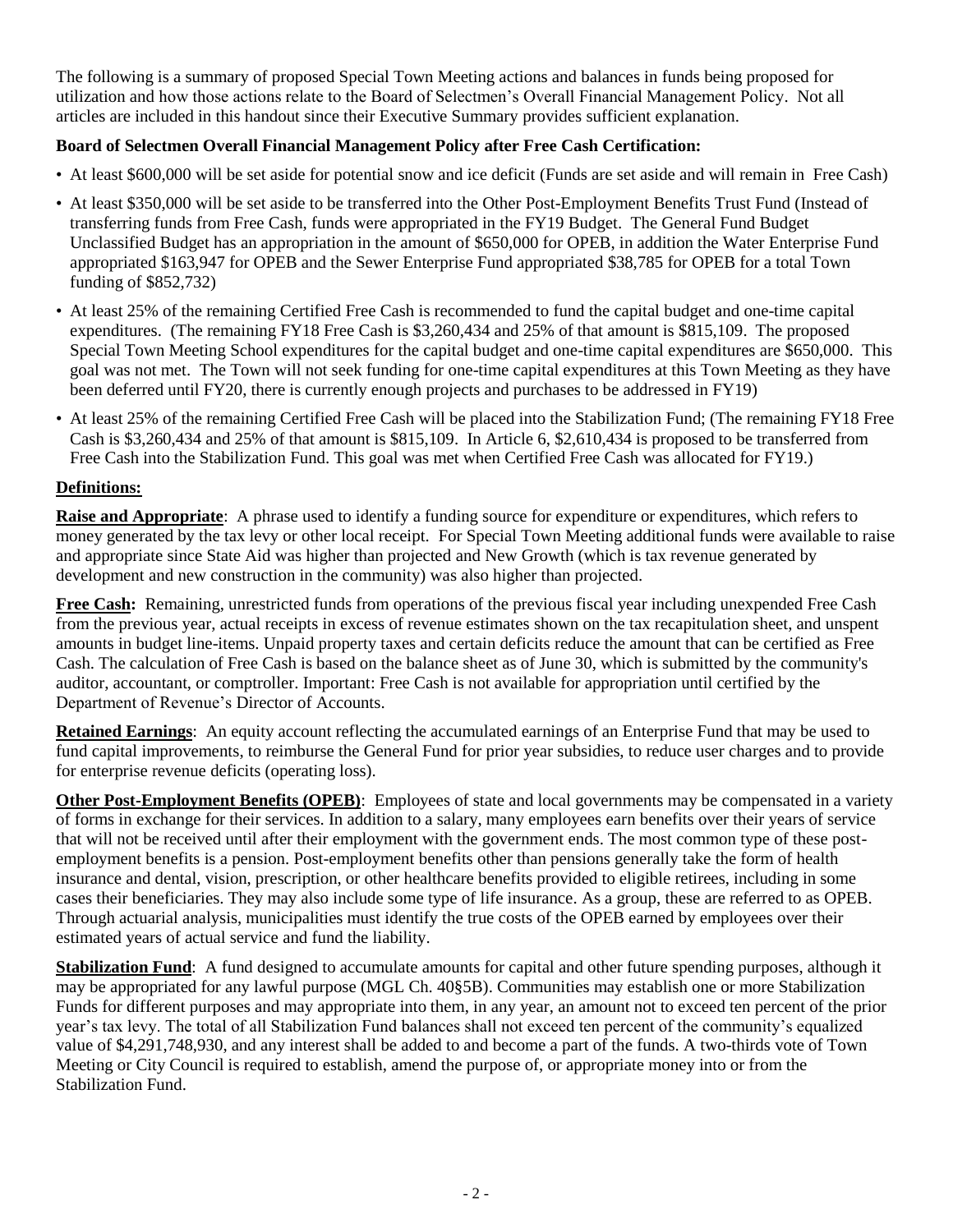# **SPECIAL TOWN MEETING ARTICLES THAT WILL BE AMENDED**

**(Deleted language shown with strikethrough and added in bold)**

# **Article 15**

To see if the Town will vote to accept M.G.L. c. 40U  $\frac{2}{3}$  regarding municipal fines and liens for unpaid Town General and Zoning By-Law violations or take any other action relative thereto.

## **Article 19**

18.10.040 Enforcement and Penalties

A. This bylaw shall be enforced by the Board of Health, the Public Health Director, **Town Manager** and/or the Board's **Town Manager's** designated agent and may be enforced by any lawful means in law or in equity including, but not limited to, a non-criminal disposition as provided in the M.G.L. c. 40 § 21D and/or appropriate provisions of the General Bylaws of the Town. The following penalties shall apply:

**Article 24**<br>Section 5291. Locations. Off-premise signs shall be permitted in the Heavy Industrial and Office/ Research Zoning Districts located adjacent to either Interstate 93 or Interstate 495. No off-premise sign edge shall be located further than  $25$ **100** feet from the Interstate highway right-of way.

Section 5294. Add a new subsection **l** to read "**There shall be no waivers or variances granted for any dimensional restrictions or design guidelines."** 

### **Article 1 Raise and Appropriate \$1,455,695**

| School: | \$974,920 |
|---------|-----------|
| Town:   | \$480,775 |

This article raises and appropriates from additional funds for Town and School FY19 Budget items that were identified during the budget process as "unfunded priorities", as well as other financial issues that occurred after the budget was approved in May 2018. This additional funding totals \$1,624,866.45. The Schools portion of the funding is \$974,920 which is appropriated in Article 1 and the town's portion is \$649,946.45; \$480,775 appropriated in Article 1, \$165,000 appropriated in Article 2 and \$4,171.45 appropriated in Article 3.

This additional funding comes from two sources that are not certain prior to the May Annual Town Meeting: 1) Net State Aid and 2) New Growth. Therefore, the Town needs to take a conservative approach when estimating Net State Aid and New Growth when balancing the Budget being presented at the May Annual Town Meeting. The Final FY19 Net State Aid amount was not available to the Town until late July 2018, which resulted in additional Net State Aid in the amount of \$255,867; \$218,425 was an increase in State Aid over the level funded projection, and State and County Assessments were \$ 37,442 less than projected.

New Growth is defined as additional tax revenue generated by new construction, renovations and other increases in the property tax base during a calendar year. It does not include value increases caused by normal market forces or by revaluations. New growth is calculated by multiplying the assessed value associated with new construction, renovations and other increases by the prior year tax rate. The additional tax revenue is then incorporated into the calculation of the next year's levy limit. For example, new growth for FY19 is based on new construction, etc. that occurred between January and December 2017. In the fall of 2018, when new growth is being determined to set the FY19 levy limit, the FY18 tax rate is used in the calculation and will be added to the Property Tax Levy. The New Growth projection every year is based upon a recommendation and review by the Town's Chief Assessor, Finance Director and Town Manager. The FY19 new growth projection was \$800,000 and it has been adjusted to \$2,169,000 which is an increase of \$1,369,000. In FY19, real estate property growth is estimated to be \$1,113,000 and personal property, largely from National Grid, is estimated to be \$1,056,000. This is still an estimate until it is certified by the Massachusetts Department of Revenue.

In summary, the additional Net State Aid of \$255,867 plus the additional New Growth of \$1,369,000 totals \$1,624,867, which will be used to fund Article 1 (\$1,455,695), Article 2 (\$165,000), and Article 3 (\$4,171.45).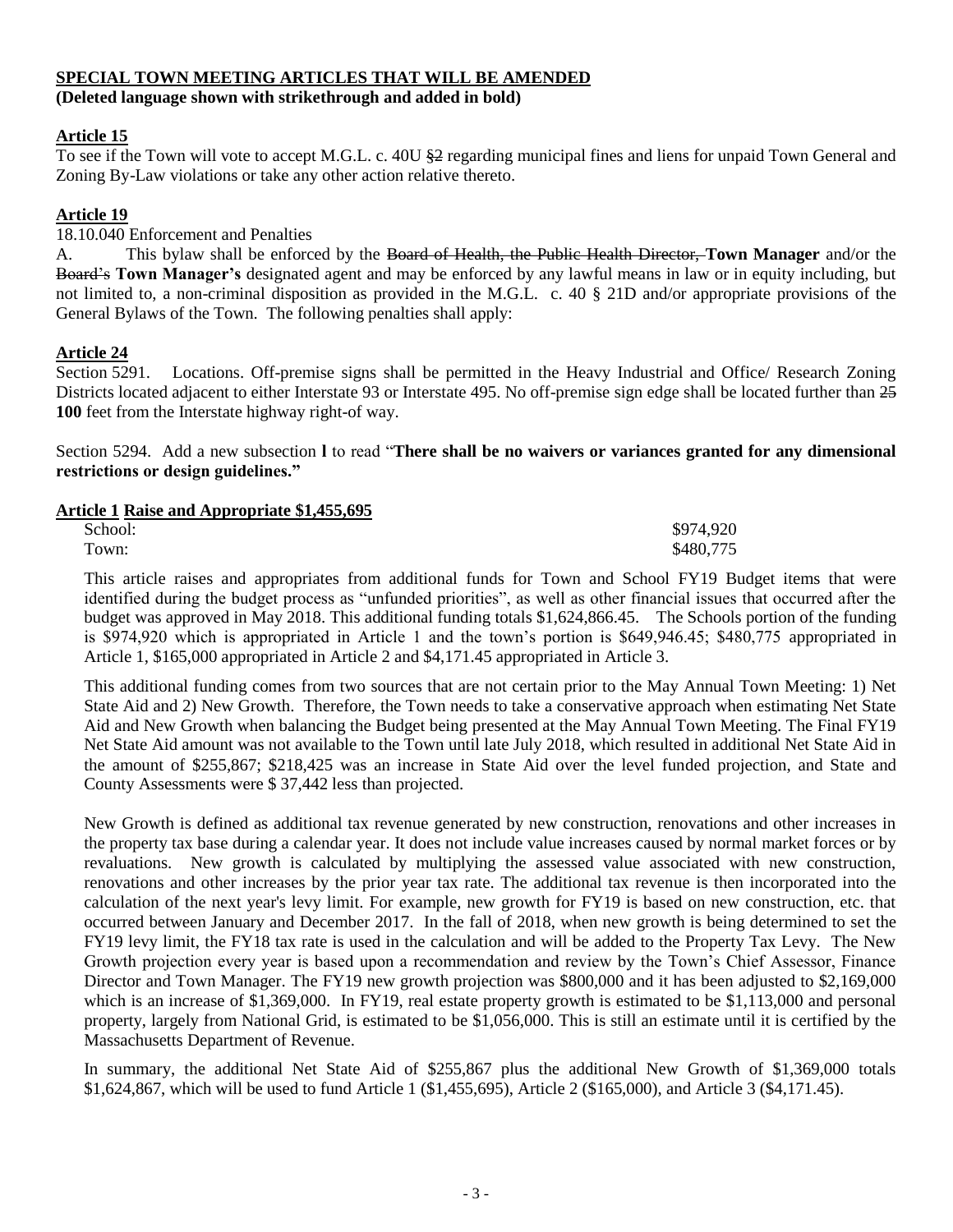# **Article 1 School Breakdown**

### School Salaries:  $\frac{1}{2}$  Salaries:  $\frac{1}{2}$  Salaries:  $\frac{1}{2}$  Salaries:  $\frac{1}{2}$  Salaries:  $\frac{1}{2}$  Salaries:  $\frac{1}{2}$  Salaries:  $\frac{1}{2}$  Salaries:  $\frac{1}{2}$  Salaries:  $\frac{1}{2}$  Salaries:  $\frac{1}{2}$  Salaries:  $\frac{1$

Funding will be used for seven (7) new positions. Two K-4 Computer Science Teachers, one Assistant Maintenance Foreman, one Districtwide Director Counselling Registration, one High School Assessment Assistant to Principal, one Districtwide K-12 Health & Wellness Coordinator, one Districtwide English Curriculum Coordinator/Director.

### School Operating: \$50,000

Funding will be used for additional student services; contracted services for aides, occupational therapy, physical therapy, behavioral modification and speech service for students.

## School Capital Outlay:  $$345,000$

\$250,000 will be used for electrical upgrades at the Dewing Elementary School to provide increased electrical capacity to the entire building. There is an increased electrical need due to advancements in technology use in classrooms as well as an increase in students that have a medical need for air conditioning. School maintenance staff and electrical contractors have advised that the building is at or near its' current electrical capacity.

In addition \$95,000 will be used for the following technology upgrades:

Fiber connections, which run from external internet connection to different areas of the buildings in the elementary schools, are old and beginning to fail. Most pressing is the Dewing Elementary School, where the "A wing" of the school is experiencing internet connectivity issues. Technical staff have been cutting and patching these connections, but the real solution is replacement of the entire fiber connection. Dewing and Heath Brook Schools are the priority for this effort.

Also this technology funding will be used for Unified Threat Management (UTM), which is the School internet security product. The Shark UTMs that the district had been using require an outside vendor to provide the district with a service contract to maintain. The plan is to switch these UTMs to another product, such as Sophos, which can then be maintained by our School Technical staff in house. Even though there is an upfront cost to switch the type of UTM the district utilizes in the long term, this change will be a cost savings to the district, by allowing the School Department to cancel the UTM service contract.

Finally these funds will used to purchase a new server at the Center School administration offices. The main server at the Center School is between 12 and 15 years old and is at the end of its expected life and needs replacement.

School Health Insurance:  $$102.767$ 

This will pay for the potential increased cost to provide health insurance to new hires that enroll in Town Health Insurance and Dental Plans.

School Medicare:  $$6.862$ Funding will be used for the increased cost in Medicare Tax due to increase in Salaries.

# **Total School Raise and Appropriate: \$974,920**

### **Article 1 Town Breakdown**

Facilities and Grounds Salaries:  $$5,264$ 

To cover the salary of an employee hired in the Department that transferred from another Town Department which required a higher salary than appropriated in the budget.

Facilities and Grounds Leases and Contracts:  $$22,272$ 

To replenish funds spent for additional work at Livingston Recreation Complex in conjunction with the Splash Park. Work included landscaping, electric improvements and paving of a sidewalk.

Facilities and Grounds Capital Outlay:  $$66,573$ 

Funds will be used to purchase a new Town Sign Board for the Center of Town, \$46,573 and a new paint machine to line sports fields \$20,000.

# Town Manager's Salaries  $\frac{1}{2}$  Salaries  $\frac{1}{2}$  Salaries  $\frac{1}{2}$  Salaries  $\frac{1}{2}$  Salaries  $\frac{1}{2}$  Salaries  $\frac{1}{2}$  Salaries  $\frac{1}{2}$  Salaries  $\frac{1}{2}$  Salaries  $\frac{1}{2}$  Salaries  $\frac{1}{2}$  Salaries  $\frac{1}{2}$

To fund the Town Manager's 2.5% salary increase consistent with other employees.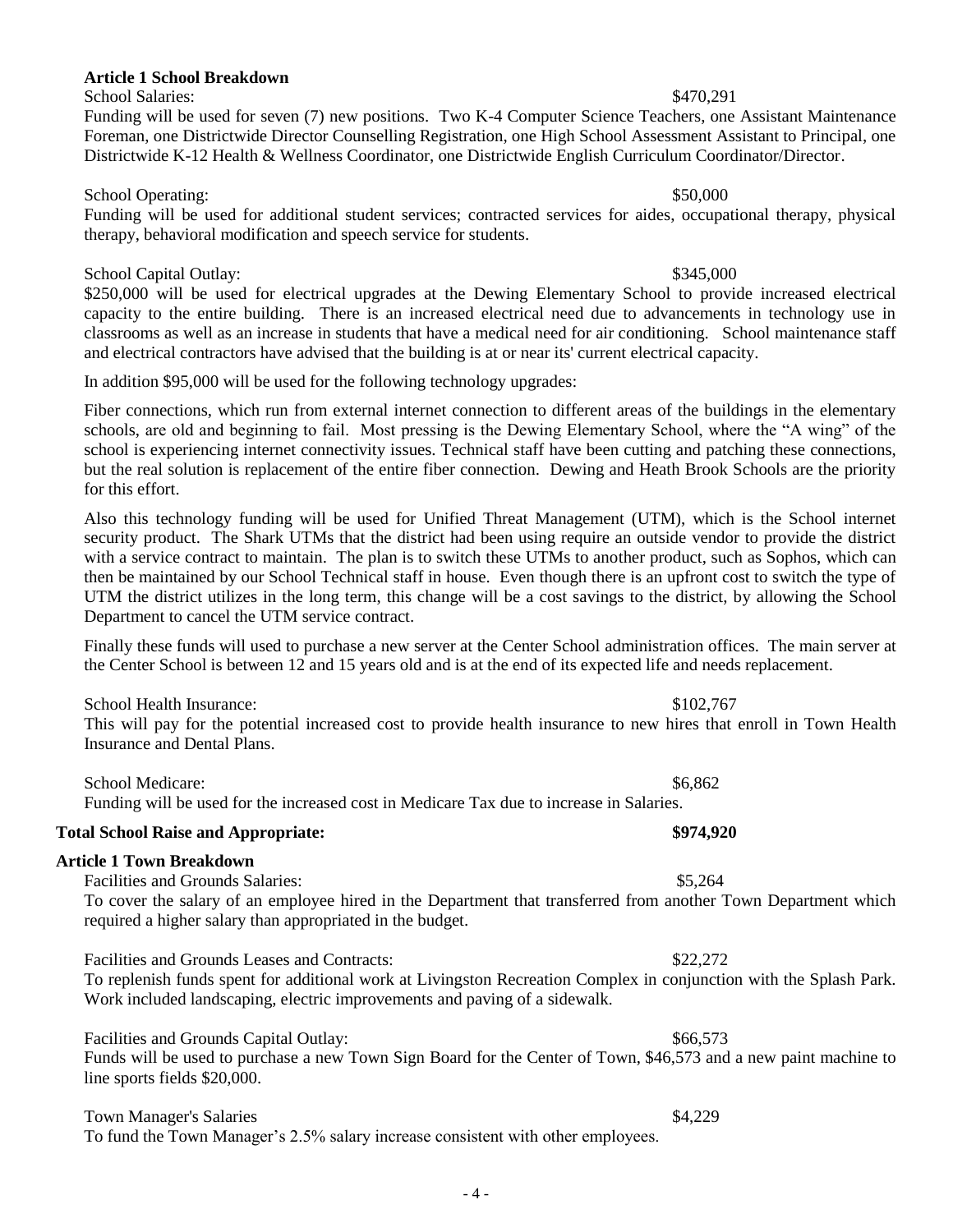## Police Overtime  $$150,000$

Needed based upon previous year's spending and additional funding necessary every year.

### Fire Salaries  $$13.464$

Funds to cover the cost of training and sick leave buy back.

### Fire Overtime  $$75,000$

Fire Overtime is needed based upon previous year's spending, three (3) new recruits will be attending the Fire Academy this fiscal year and one Firefighter being on long term military deployment.

### Fire Operating \$16,473

Funding will be used as a match for a FEMA Fire Act Grant awarded to the Town in the amount of \$164,739 for portable radios and protective gear washer/dryer.

### DPW Administration Operating  $$50,000$

Funding will be used to comply with new OSHA Regulations. Funds will be used to hire a consultant, conduct training and dispose of chemicals. Department of Labor Standards OSHA Compliance - Chapter 44 of the Acts of 2018, "An Act Relative to Standards of Employee Safety", signed by the Governor clarifies employee safety requirements in public sector workplaces. The effective date for compliance is February 1, 2019. The law requires all Public Sector work places, by the compliance date, to conform w/OSHA Standards. Funding will be for development of written programs, policies and training. In addition, purchase of personal protective equipment and the proper disposal of hazardous materials/products will be addressed.

### DPW Administration Capital Outlay \$10,000

Funding will allow the DPW to install, terminate and test Cat 6 cable to the fleet office and garage; install cabinet and panels at the garage and at the server. Due to the distance from the server the fleet operation frequently loses phone and data service.

### DPW Fleet Capital Outlay  $$22.500$

Funds will replace the 2009 model Hotbox with 3-Ton trailered box. The temperature control on the existing hotbox has been replaced and repaired a number of times. Currently the box either shuts off or burns the material making it unsafe and inoperable. The hotbox is a trailer mount box that holds 3-4 yards of asphalt and it's heated so the asphalt picked up in the morning stays hot throughout the day not allowed to cool. If it cools, it becomes unusable and has to be discarded. The hot box is used throughout the Winter for potholes mostly but it is also Spring/Summer and Fall for potholes and/or patching manhole repairs, driveway aprons, berm installation, small water break trench repairs/level settling. The hot box is one of the heaviest used pieces of equipment DPW uses throughout the year.

Solid Waste Operating \$45,000 Funds will be used to toward the cost of disposing recycling which is part of the new contract with Republic Services.

### **Total Town Raise and Appropriate: \$480,775**

### **Grand Total FY19 Raise and Appropriate Article 1: \$1,455,695**

### **Article 2 Raise and Appropriate \$165,000**:

As part of the additional funding available from Net State Aid and New Growth this \$165,000 appropriation will fund a future liability for benefits such as sick leave buyback benefits and accrued vacation.

### **Article 3 Raise and Appropriate \$4,171.45:**

The additional funding will also be used to appropriate \$4,171.45 for unpaid prior fiscal year invoices for HVAC maintenance and audio books at the Library, fire and safety inspection at the DPW, and generator maintenance at the Police Station.

### **Article 4 Raise and Appropriate \$22,500 from Water Rates:**

The \$22,500 from water rates will fund 50% of the cost of 3-yard hot box. The remaining 50% will come from the General Fund. See description above in Article 1.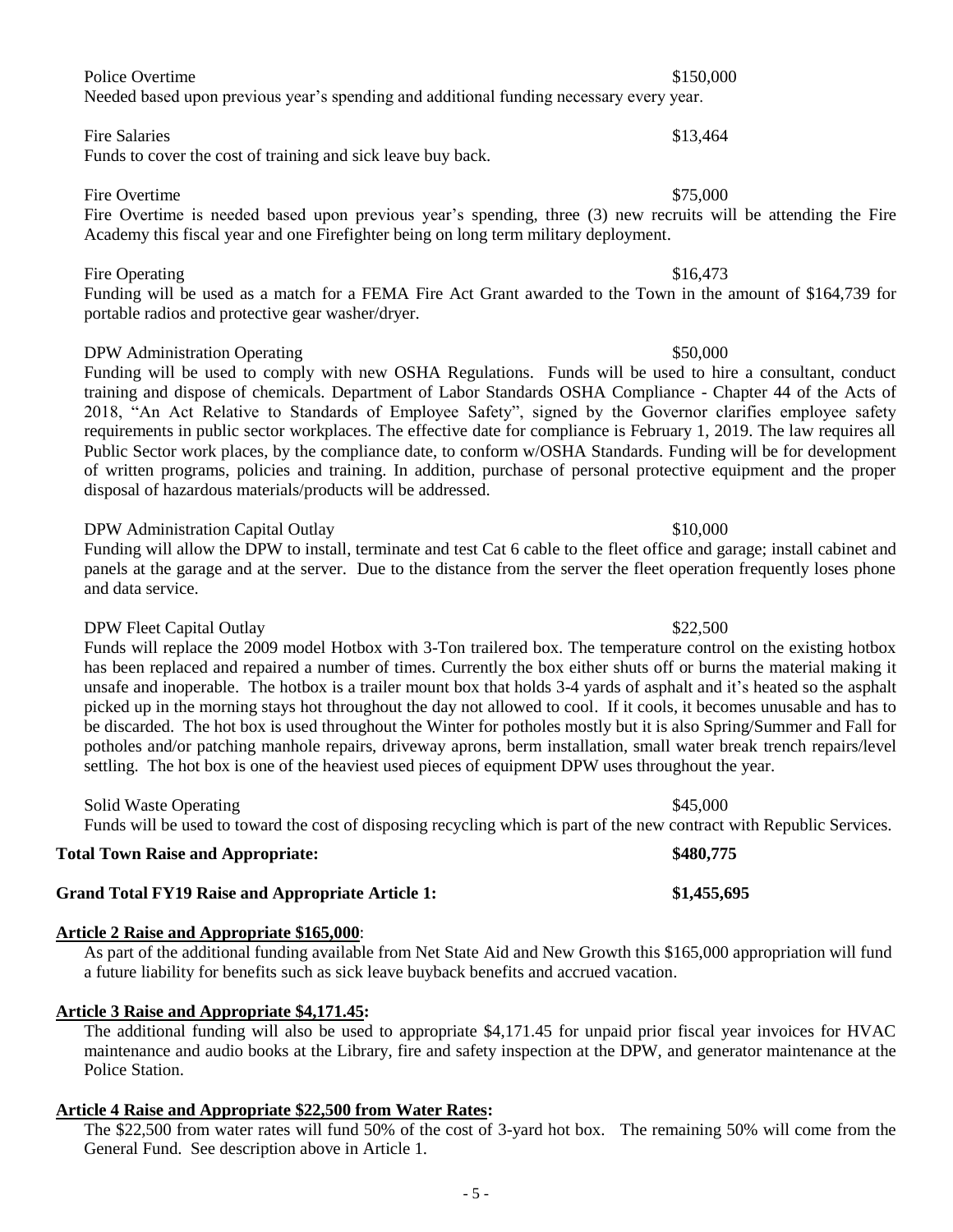# **Article 5:**

This article transfers \$350,000 from Cable Enterprise Fund Operating to Cable Enterprise Fund Salaries to allow the Town to hire employees to work within the Local Cable Access Television Department. The bottom line for the Cable Enterprise Fund Budget does not change. Currently there is \$600,000 in Cable Enterprise Fund Operating, but if this article is passed, the Budget will be allocated \$350,000 for Salaries and \$250,000 for Operating. The entire \$600,000 funding for the Cable Enterprise Fund is from Cable provider fees.

## **Article 6 Transfer \$650,000 from Free Cash**:

School Safety:  $\frac{$600,000}{2}$ 

Approximately \$150,000 per school will be used at the Ryan School, Wynn Middle School, Dewing School and Heath Brook School for vestibule reconstruction, increased security and control technology.

# School Digital filing system:  $$50,000$

This appropriation will be used to begin the process of converting antiquated and cumbersome paper files into searchable, digital format. The School Administration will work with a vendor to develop an overall document retention and storage plan, which aligns with all document retention statutes and guidelines.

## **Article 7 Transfer \$2,610,434 from certified General Fund Free Cash to the Town Stabilization Fund:**

Funds are being transferred into the Stabilization Fund to increase the fund balance to be used for future one-time capital expenditures or emergencies that the Town may encounter. Both the Town and Schools have future Capital needs and this Fund will assist in addressing them.

## **Article 8 Appropriate \$42,000 from the Community Preservation Fund Undesignated Reserve:**

Saunders Recreation Area Fencing and Skateboard Park \$42,000 Funds will be used to continue replacement of fencing at Saunders Recreation Area at Livingston Street and make improvements to the Skateboard Park by adding a half-pipe ramp. Fencing will cost \$35,000 and the Skateboard Park is \$7,000.

### **Article 9 Appropriate \$850,000 from the Community Preservation Fund Undesignated Reserve:**

Saunders Recreation Area Lighting:  $$850,000$ 

Funds are for the installation of new light poles, lights and needed electrical upgrades at Memorial Softball Field and State Field at Saunders Recreation Area. The new lights will be LED luminaires which will be more cost effective than the current lighting. The improvements will not only be more efficient but improve safety to those using the fields.

## **Article 10 Appropriate \$60,000 from the Community Preservation Fund Undesignated Reserve**:

Saunders Recreation Area Fitness Court: \$60,000

This funding will be added to an appropriation approved at the May 2018 Annual town Meeting for the equipment and installation of the Fitness Court. The additional funding is needed for the installation of the Fitness Court at Saunders Recreation Area since bids came in higher than the appropriation. When developing the estimate certain items were not factored in such as: removing and disposing of the soil, the gravel base for the pad, reinforcement for the concrete pad, area drains in the pad, the drain line to the existing drain line on site, loam and seeding.

# **Article 11 Appropriate \$30,000 from the Community Preservation Fund Undesignated Reserve**:

Historic Inventory and Software: \$30,000 Funds will be used to hire an Archivist to work with the Town and Historic Society to inventory historic items in the Town and Society's possession. In addition, funds will be used to purchase software to properly inventory historic items. The Archivist is estimated to cost \$25,000 and the software \$5,000.

### **Article 12 Bond Premium Fire Station:**

This article seeks approval to utilize a bond premium in the amount of \$896,809.85, received by the Town when \$15,000,000 was borrowed for the Fire Station Project. This article will increase the original appropriation for the Fire Station Construction Project by \$896,809.85, without further borrowing, because the bond premium will offset this additional appropriation.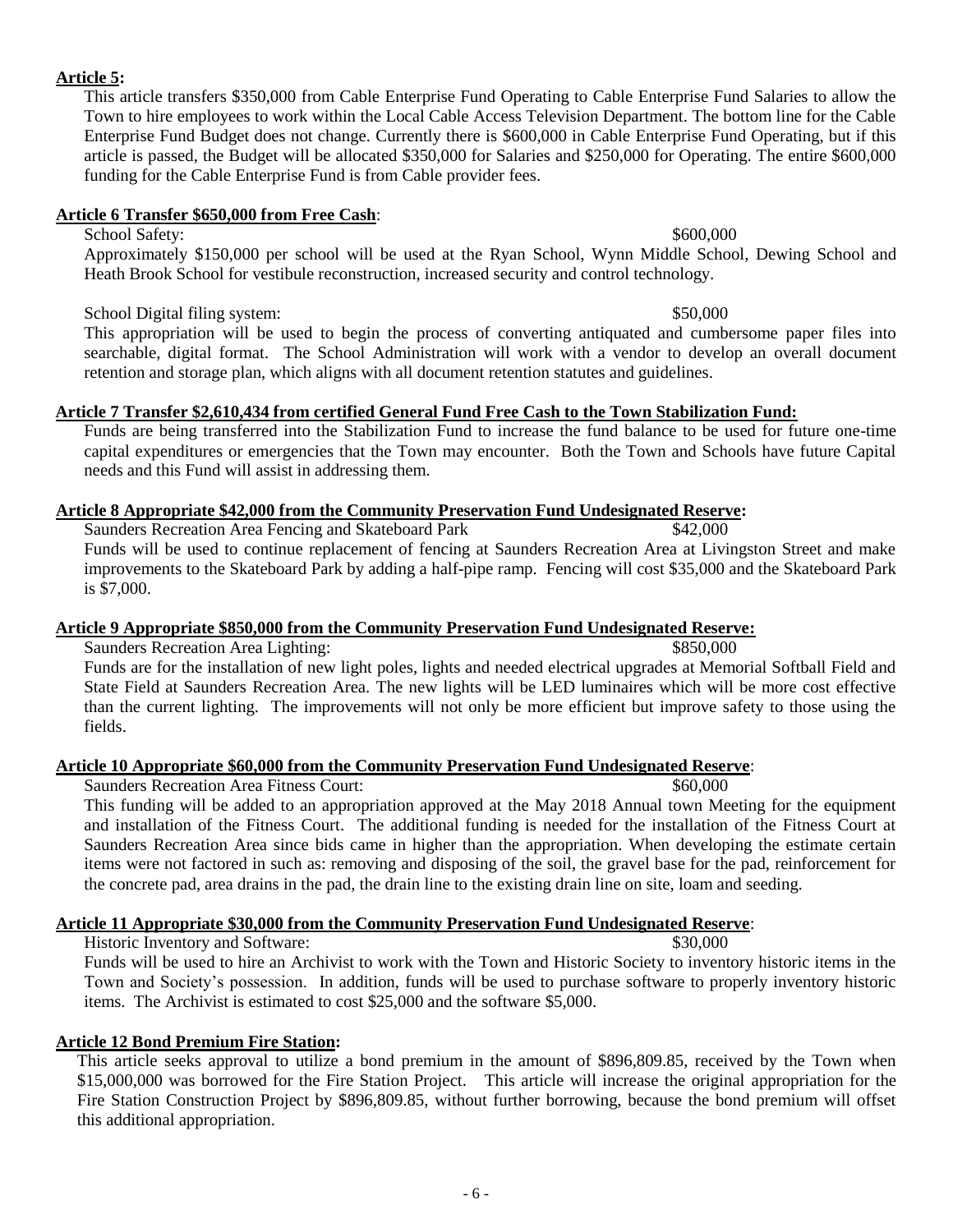## **Article 13 Council on Aging Revolving Fund:**

The current Council on Aging Revolving Fund is limited in its use to trips and activities. This article will expand the use to allow expenditures for facilities and grounds maintenance and utilities. Since the Senior Center is rented to various groups, and the funds received are added to the Revolving Fund, it would make sense to use those funds to help pay for the upkeep of Senior Center and utilities. Currently this Revolving Fund has a balance of \$62,828 and an expenditure cap of \$200,000.

### **Article 14 Parks and Recreation Revolving Fund:**

The current Parks and Recreation Revolving Fund is limited in its use to summer programs and activities. This article will expand the use to allow expenditures for facilities and grounds maintenance and utilities. Since the Parks and Recreation facilities are rented to various groups, and the funds received are added to the Revolving Fund, it would make sense to use those funds to help pay for the upkeep of facilities and utilities. Currently this Revolving Fund has a balance of \$51,782 and an expenditure cap of \$200,000.

### **Article 15 Acceptance of M.G.L. c. 40U:**

The acceptance of this statute will allow the Town to adopt procedures regarding fines for Town General and Zoning By-Law violations. We currently have a problem collecting fines, and there is no mechanism to hold individuals accountable for what they owe. After procedures are developed and adopted at a future Town Meeting they will allow the Town to place a lien on the property to insure collection for what is owed.

## **Article 16 Acceptance of M.G.L. c. 59 §5 Clause 41C:**

This article will lower the Minimum Age Requirement and change the Gross Receipt Limit and the Whole Estate Limit for individuals applying for a 41C exemption beginning Fiscal Year 2020. The number of eligible seniors has been decreasing for several years. This will hopefully allow more seniors over the age of 65 to take advantage of the exemption. The exemption is \$500, and is reimbursed by the State for up to 92 individuals. Any additional exemptions beyond 92 individuals would be the responsibility of the community and will be paid from the Assessors' Overlay Reserve Fund. We do not expect to exceed 92 exemptions, but funding is available if that occurs. The Town granted 13, 41C exemptions in Fiscal Year 2018.

### **Article 17 Authorize Board of Selectmen to acquire any fee, easement, or other interest land for:**

This article authorizes the Board of Selectmen to obtain the necessary easements for the reconstruction of Mill Street Bridge. The cost, if any, for easements is unknown and any funds needed to acquire these easements will be paid from the Town Chapter 90 Funds.

### **Article 18 Authorize Board of Selectmen to petition the General Court for special legislation:**

Since the Town has one (1) license remaining for the sale of all alcoholic beverages to be consumed on premises and none available for sale of wine and malt beverages to be consumed on premises, the Board of Selectmen is seeking approval to petition the General Court for additional licenses above the current State quota. In case other food establishments who are currently located in Town or new ones are interested in seeking a license, this article seeks approval for six (6) additional licenses for the sale of all alcoholic beverages to be consumed on premises and two (2) additional licenses for the sale of wine and malt beverages to be consumed on premises. The fee for all alcoholic beverages is \$2,500 and \$1,200 for wine and malt.

## **Article 19 New By-law to ban Plastic Bags:**

This new By-law would eliminate the use of single use plastic bags by retail establishments. In line with our neighboring communities of Andover, Wilmington, Westford, Reading, and Lowell, the Beautification Committee proposes a bylaw to eliminate the use of single use handled plastic bags by retail establishments. The Town is at a point where single use plastic bags have transitioned from a convenience item to an environmental nuisance, hazard, and are additionally costing the Town real dollars in its waste management process. Plastic bags are not recyclable and they contaminate the Town's recycling loads, causing them to be rejected and fines to be levied. Single use plastic bags are the biggest problem within the waste stream. Promoting citizen use of reusable bags will help clean up Tewksbury and keep our refuse costs low. This By-law will allow Tewksbury to join the 81 plus cities and towns in the Commonwealth who have already passed bylaw changes and prepare for the statewide effort in 2019 and is in line with Tewksbury's green initiatives of Open Space, Green Community, and Recycle Smart Massachusetts.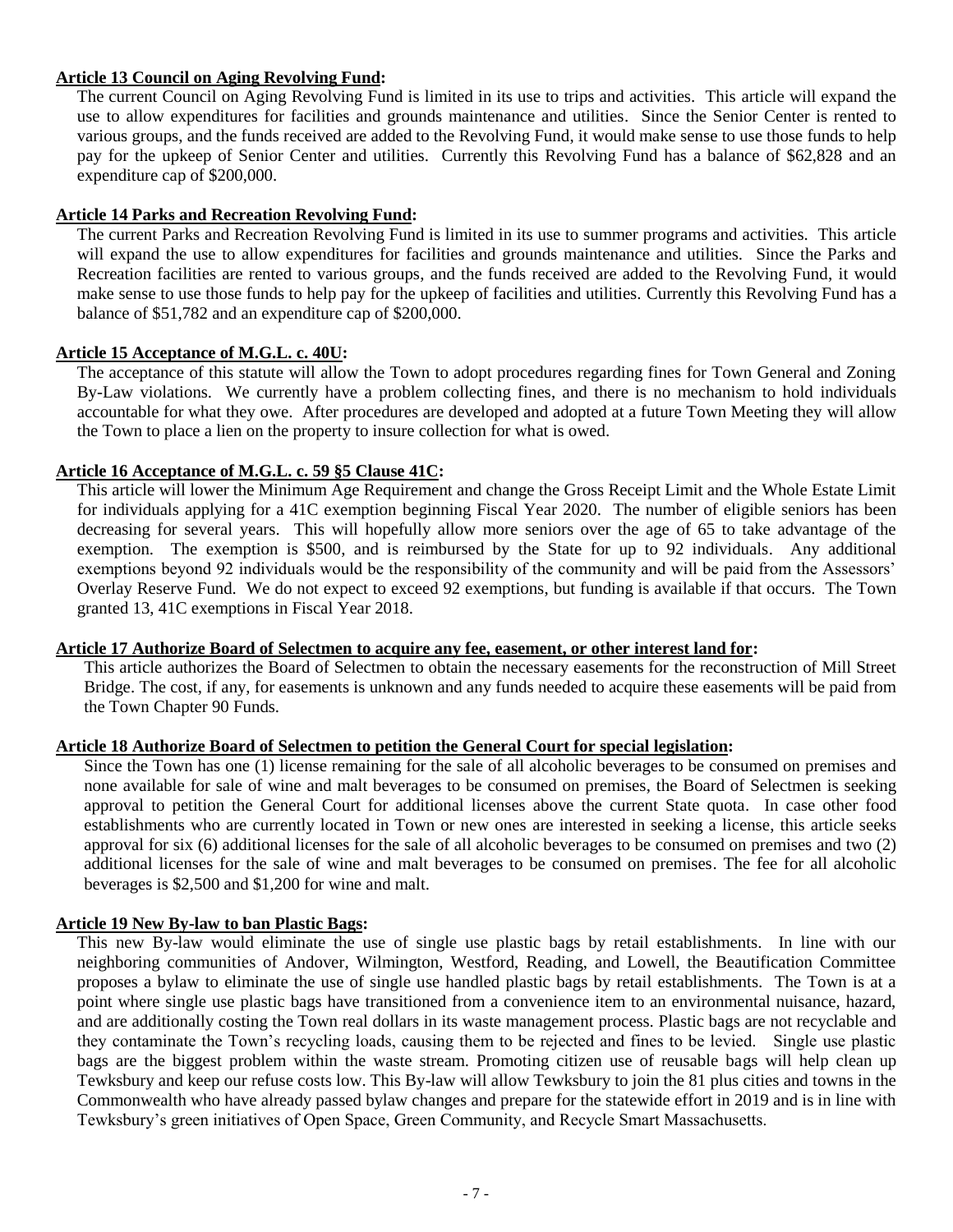### **Articles 20 and 21 Retailer Sale Recreational Marijuana:**

Articles 20 and 21 both ban recreational marijuana retailers within Town. It has been recommended by the State's Attorney General that Communities adopt both a General By-law and a Zoning By-law to ban recreational marijuana retailers. Article 20 is the General By-law ban and 21 is the Zoning By-law ban. The Town voted to oppose a Ballot Question in 2016, 50.8% to 49.2% to allow recreational marijuana and subsequently voted a Moratorium on recreational marijuana which ends December 31, 2018.

### **Articles 22 and 23 Retailer Sale Recreational Marijuana:**

Articles 22 and 23 both ban recreational marijuana establishments, including marijuana cultivators, independent testing laboratories, marijuana product manufacturers, and/or any other types of licensed non-retailer marijuana-related businesses, except, this provision will expire December 31, 2019 which means if the Town does not take any action regarding a ban on these uses after this date they will be allowed in Town. The Ballot question in 2016 that was opposed by Tewksbury voters may have been confusing for residents and they may not have known that the recreational marijuana included cultivators, independent testing laboratories, and marijuana product manufacturers' uses they may want to allow in Town. At the Annual Town Election in April the voters will have an opportunity to vote on non-binding referendum questions on whether they want to allow these uses. If residents do not want these uses, the plan would be to bring back articles at a future Town Meeting to remove the dates within these proposed articles and impose a ban. If the voters wish to allow any or all of these uses, the plan would be to allow the dates to lapse, and prior to that, put in place proper zoning and regulations.

### **Articles 24 Billboards:**

Currently the Town Zoning By-law does not allow billboards within Town. This new By-law will allow billboards along interstate highways. Billboards generate revenue for communities through host agreements with companies who own them, even if they are located on private land.

### **Free Cash Balance Summary:**

| Certified Free Cash Balance July 1, 2017: \$3,860,434                           |                            |
|---------------------------------------------------------------------------------|----------------------------|
| Set aside \$600,000 for Potential Snow and Ice:                                 | $(\$600,000)$              |
| Total Free Cash Available:                                                      | \$3,260,434                |
| Article 6- School Capital Expenditures:                                         | $(\$650,000)$              |
| Article 9 - Transfer into Stabilization Fund:                                   | $(\underline{$2,610,434})$ |
| <b>Total Remaining Free Cash:</b>                                               | \$0.00                     |
| <b>OPEB Trust Fund:</b>                                                         |                            |
| <b>OPEB Trust Fund Balance:</b>                                                 | \$3,575,577                |
| Note: The Town's unfunded OPEB liability as of June 30, 2018 was \$64,163,811.  |                            |
| <b>Stabilization Fund:</b>                                                      |                            |
| <b>Stabilization Fund Balance:</b>                                              | \$2,079,494                |
| Proposed to be transferred in:                                                  | \$2,610,434                |
| <b>Total Stabilization Fund:</b>                                                | \$4,689,928                |
| <b>Water Enterprise Fund Retained Earnings Balance July 1, 2018:</b>            | \$2,356,468                |
| (No transfers are requested from Water Retained Earnings at this Town Meeting)  |                            |
| <b>Water Stabilization Fund:</b>                                                | \$1,814,225                |
| (No transfers are requested from Water Stabilization Fund at this Town Meeting) |                            |

*Note: In regard to future Water Enterprise Projects, \$9.8 million needed for water distribution projects, water tank upgrades and equipment over the next four (4) years. Using Retained Earnings and Water Stabilization Fund for these projects will save the Town interest costs.*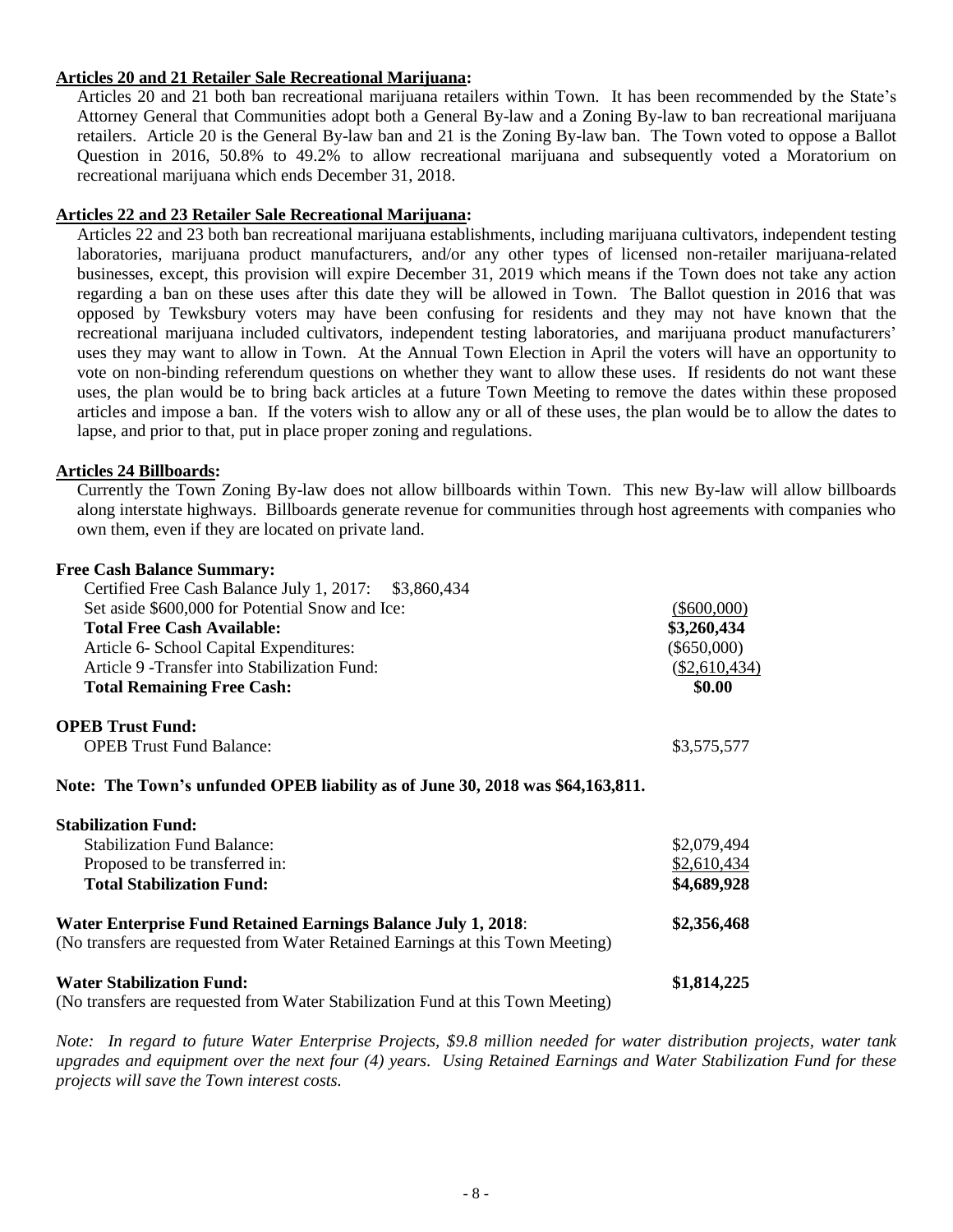# **Sewer Enterprise Fund Retained Earnings Balance July 1, 2018**: **\$5,107,493**

(No transfers are requested from Sewer Retained Earnings at this Town Meeting)

### **Sewer Stabilization Fund:**  $$3,717,415$

### (No transfers are requested from Sewer Stabilization Fund at this Town Meeting)

*Note: In regard to future Sewer Enterprise Projects, there are estimated to be \$2.1 million in collection system improvements and equipment over the next four (4) years. The Town also has 47 sewer pump stations that need to be maintained and operational. Using Retained Earnings and the Sewer Stabilization Fund for these projects will save the Town interest costs.*

| <b>Cable Enterprise Fund Retained Earnings Balance July 1, 2017:</b> | \$1,200,094 |
|----------------------------------------------------------------------|-------------|
| <b>Community Preservation Act Fund Summary:</b>                      |             |
| <b>CPA Undesignated Fund Balance</b>                                 | \$1,565,863 |
| Article 8                                                            | \$42,000    |
| Article 9                                                            | \$850,000   |
| Article 10                                                           | \$60,000    |
| Article 11                                                           | \$30,000    |
| <b>Remaining Balance:</b>                                            | \$583,863   |
| <b>CPA Open Reserve/Recreation Balance</b>                           | \$119,287   |
| <b>CPA Historic Reserve Balance</b>                                  | \$0         |
| <b>CPA Housing Reserve Balance</b>                                   | \$458,027   |
| <b>Total All CPA Balances After Transfers:</b>                       | \$1,161,177 |

### **General Financial Information:**

The following Chart is a summary of expenditures and revenues for Fiscal Years 2017, 2018 and 2019. Within the Uses of Funding section, the appropriations include the budget and all other financial articles approved at previous Town Meetings, and those being proposed. Cherry Sheet Offsets, Other Local Expenditures and State and County Charges are areas that need to be accounted for in addition to Town Meeting appropriations. The surpluses in FY17 and FY18 became part of certified Free Cash and Water and Sewer Retained Earnings. A portion was spent at previous Town Meetings and a portion transferred into the Stabilization Fund. The projected \$89,808 surplus in FY19 will be from Water and Sewer revenue and it is an estimated surplus.

| <b>Summary Expenditures and Revenues</b>          |             |             |                    |                         |
|---------------------------------------------------|-------------|-------------|--------------------|-------------------------|
|                                                   | Actual      | Actual      | Projected          | FY19 Projected          |
|                                                   | Budget FY17 | Budget FY18 | <b>Budget FY19</b> | $Inc/(Dec)$ Over $FY18$ |
| Uses of Funding (Amounts to be Raised)            |             |             |                    |                         |
| Appropriations                                    | 102,944,703 | 105,026,751 | 110,983,078        | 5,956,327               |
| Water, Sewer and Cable TV Enterprise Fund Budgets | 12,696,468  | 13,828,102  | 13,393,250         | (434, 852)              |
| Special Articles and Transfers                    | 15,405,501  | 5,105,655   | 10,426,940         | 5,321,284               |
| <b>Cherry Sheet Offsets</b>                       | 36,135      | 36,597      | 38,995             | 2,398                   |
| Other Local Expenditures                          | 1,314,758   | 1,289,456   | 1,133,298          | (156, 158)              |
| <b>State and County Charges</b>                   | 1,481,964   | 1,625,949   | 1,751,102          | 125,153                 |
| Total Use of Funding                              | 133,879,529 | 126,912,510 | 137,726,662        | 10,814,152              |
| Sources of Funding                                |             |             |                    |                         |
| <b>Property Taxes</b>                             | 70,129,206  | 74,363,094  | 78,404,771         | 4,041,677               |
| Debt Exclusions                                   | 8,421,310   | 8,029,204   | 9,059,365          | 1,030,162               |
| <b>State Estimated Revenues</b>                   | 16,410,387  | 16,585,377  | 16,806,200         | 220,823                 |
| <b>Local Estimated Revenues</b>                   | 12,715,636  | 11,470,913  | 9,458,686          | (2,012,227)             |
| Other Available Funds                             | 28,761,943  | 19,348,116  | 24,087,448         | 4,739,332               |
| <b>Total Sources of Funding</b>                   | 136,438,482 | 129,796,704 | 137,816,471        | 8,019,767               |
| Surplus/(Deficit)                                 | 2,558,953   | 2,884,194   | 89,808             |                         |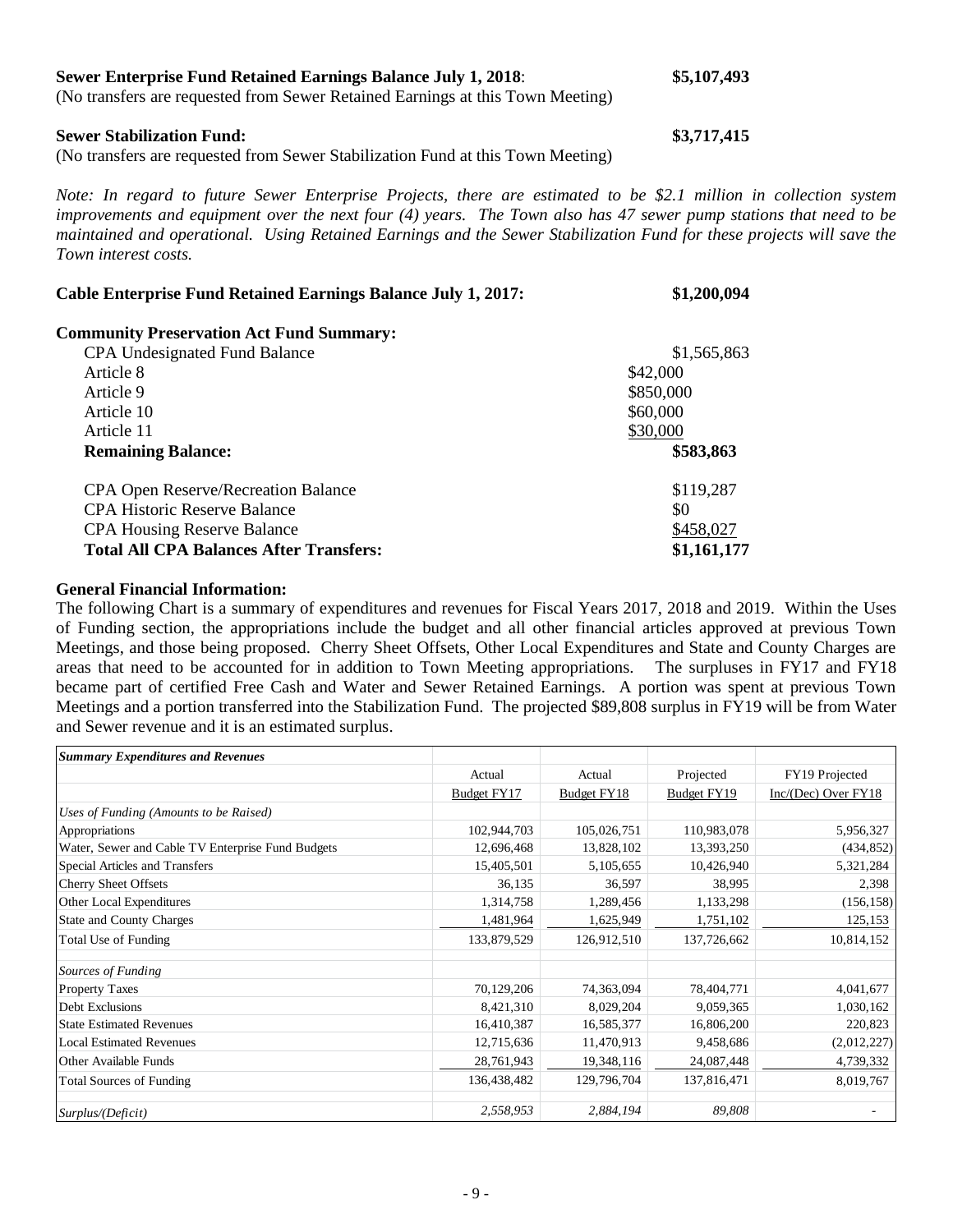The following Chart is a summary of the General and Enterprise Budgets. The FY19 Budget includes all action being proposed at Special Town Meeting.

| <b>General Fund Budget Classification</b>                       | Expended     | <b>Budgeted</b> | Projected   | <b>Budget</b> |
|-----------------------------------------------------------------|--------------|-----------------|-------------|---------------|
| <b>Budget Summary</b>                                           | Budget FY17  | Budget FY18     | Budget FY19 | Inc(Dec)      |
| <b>Total Town Budget Net Allocations</b>                        | 34, 583, 276 | 35,654,305      | 37,279,160  | 1,624,855     |
| <b>Total Exempt Town Debt</b>                                   | 5,104,242    | 4,981,076       | 6,106,524   | 1,125,449     |
| <b>Total School Budget Net Allocations</b>                      | 52,758,955   | 55,628,744      | 58,319,784  | 2,691,039     |
| <b>Total Exempt School Debt</b>                                 | 3,144,086    | 3,071,245       | 2,982,702   | (88, 544)     |
| Shawsheen Tech                                                  | 5,646,988    | 5,566,567       | 6,201,732   | 635,165       |
| <b>Essex North Shore Agricultural and Tech. School District</b> | 76,384       | 76,384          | 56,968      | (19, 416)     |
| Water Enterprise Fund                                           | 6,922,471    | 7,565,043       | 6,910,412   | (654, 631)    |
| Sewer Enterprise Fund                                           | 5,621,009    | 5,663,059       | 5,905,338   | 242,279       |
| Cable TV Enterprise Fund                                        |              | 600,000         | 600,000     |               |
| Total Budget Net Allocations/Offsets                            | 113,857,410  | 118,806,423     | 124,362,620 | 5,556,196     |

The following Chart is a breakdown of funding that made up Certified Free Cash:

| General Overview and Breakdown Free Cash FY18                     |                  |
|-------------------------------------------------------------------|------------------|
| FY18 Budget Turn Back - Town                                      | \$<br>269,616    |
| FY18 Budget Turn Back - School                                    | \$<br>428,181    |
| <b>FY18 State Assessments</b>                                     | \$<br>(20, 773)  |
| Local Receipts Higher than Projected (see chart below for detail) | \$<br>2,884,193  |
| Real & Personal Property                                          | \$<br>703,129    |
| <b>FEMA Reimbursement</b>                                         | \$               |
| <b>State Aid</b>                                                  | \$<br>29,409     |
| DOR Adjustments for FY18                                          | \$<br>(272, 167) |
| End of Year Adjustments Closing Out FY18                          | \$<br>(161, 154) |
| Total Certified Free Cash as of July 1, 2018                      | \$<br>3,860,434  |
| <b>Breakdown Local Receipts Increase over Projection</b>          |                  |
| Motor Vehicle Excise Tax                                          | \$<br>1,032,049  |
| Meals Tax                                                         | \$<br>92,976     |
| Hotel/Motel Tax                                                   | \$<br>234,920    |
| Other Excise Tax                                                  | \$<br>859        |
| Penalties and Interest on Taxes and Excises                       | \$<br>(32, 189)  |
| Payment In-Lieu of Taxes (PILOT)                                  | \$<br>(3)        |
| <b>Charges for Services - Ambulance</b>                           | \$<br>423,872    |
| Fees                                                              | \$<br>340        |
| Rentals                                                           | \$<br>15,106     |
| Other Departmental Revenue                                        |                  |
| <b>Licenses and Permits</b>                                       | \$<br>124,855    |
| <b>Fines and Forfeits</b>                                         | \$<br>3,562      |
| <b>Interest Earnings</b>                                          | \$<br>226,394    |
| Misc. State and Other Revenue                                     | \$               |
| <b>SPED Medicaid Reimbursement</b>                                | \$<br>317,250    |
| <b>Recurring Revenue</b>                                          | \$<br>364,881    |
| Non-Recurring Revenue (account close outs)                        | \$<br>79,321     |
| Total                                                             | \$<br>2,884,193  |